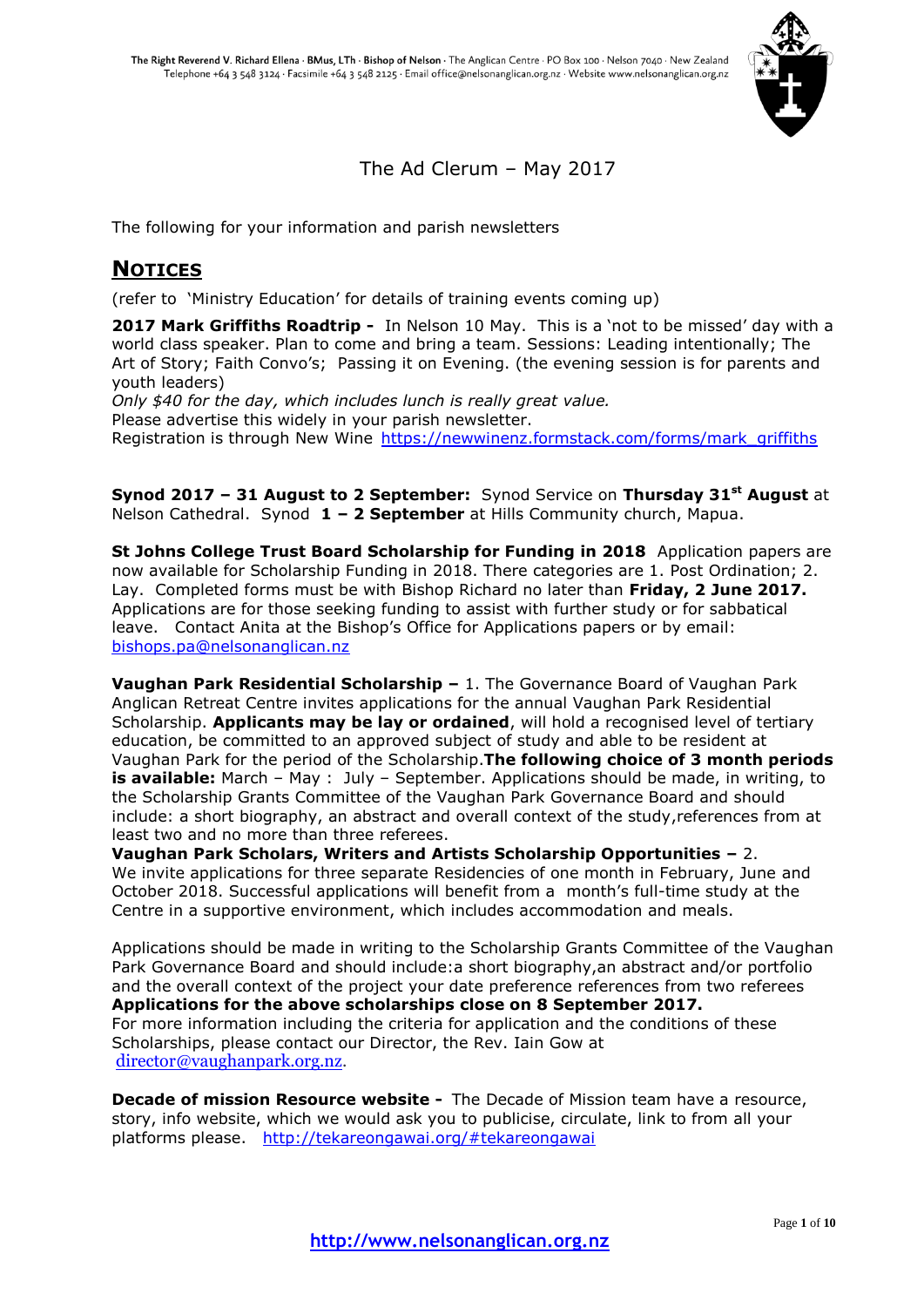# **MINISTRY EDUCATION**

## **EQUIP MINISTRY EDUCATION**

For this year EQUIP is going to run a little differently. Rather than 3 Saturdays in each region, EQUIP is going to have a focus month in each region so that in that month, 4 evening sessions will be held on the topics of

- The Big Story of the Bible
- Handling the Bible.

These would be great events post-ALPHA, for home groups, and for training new leaders.

I'm aware that several parishes are focusing on ALPHA in the first part of the year, so we try and plan the events to avoid ALPHA. Now is a good time to think of those you want to get involved in training in 2017 or if BTC can tailor-make some training for your parish/region.

Suggested Months:

- Marlborough: September (7, 14, 21, 28)
- Nelson: August (3,10, 17, 24)
- Waimea: June (1,8,15,22)
- Mawhera: Oct-Nov (beginning after school holidays) (Oct 26, Nov 2, 9, 16)

#### **POST ORDINATION MINISTRY DEVELOPMENT (POMD):**

Post Ordination Ministry Development (POMD) is a 3-year programme for those newly ordained (and if required those new to the Diocese), and is a requirement of your ordination and Bishop's license. The aim of POMD is to cover ministry competencies for your current and future ministry and to build collegiality as a group.

The current POMD process is 2-fold. **First**, participation in a *Community of Practice* (replaces or sits alongside regional deanery meetings).

| Mawhera | Nelson<br>1st Thr |              | Waimea Marlborough |
|---------|-------------------|--------------|--------------------|
| 1st Fri | 2)                | 1st Thr      | 3rd Thr            |
|         | (3)               | 4            |                    |
| 23      | 1                 |              | 15                 |
|         | (5)               | 4            |                    |
| 18      | 3                 |              |                    |
|         | (13)              | 7            | 21                 |
| 13      | 5                 |              |                    |
|         | 23(8)             | $\mathbf{2}$ | 16                 |
|         |                   |              |                    |
|         |                   | (Grp         |                    |

The **second** part is new for 2017 and replaces the previous POMD model of meeting 1 day a month. The plan is to meet three time each year; 2 one-day meetings, and 1 two-day meeting (Marae visit or Bishop's retreat). The aim for each day will be to discuss 2 ministry competencies. Please note a change to **FRIDAY to enable everyone to be there.** May and August events will be held in **Blenheim** (Nelson Folks hopefully we can carpool). *Suggested dates* (venue to be confirmed):

- **May 10:** New Wine is bringing Mark Griffiths to Nelson.
- **May 12:** Please purchase and read Chuck Collins, *Reformation Anglicanism: Biblical, Generous, Beautiful (*Newport Beach: Anglican House Publishers, 2014). This is a clear and easy-to-read description of Anglican DNA and a must read for clergy and anyone wanting to know what does being Anglican mean. We will frame our discussion on celebrating Communion around this. The second topic will be either "Executing" or "Building teams" (both relating to "Leadership") from the recent Willowcreek GLS DVD.
- **AUG 11** (FRIDAY)
- **NOV 9-10** (THR-FRI)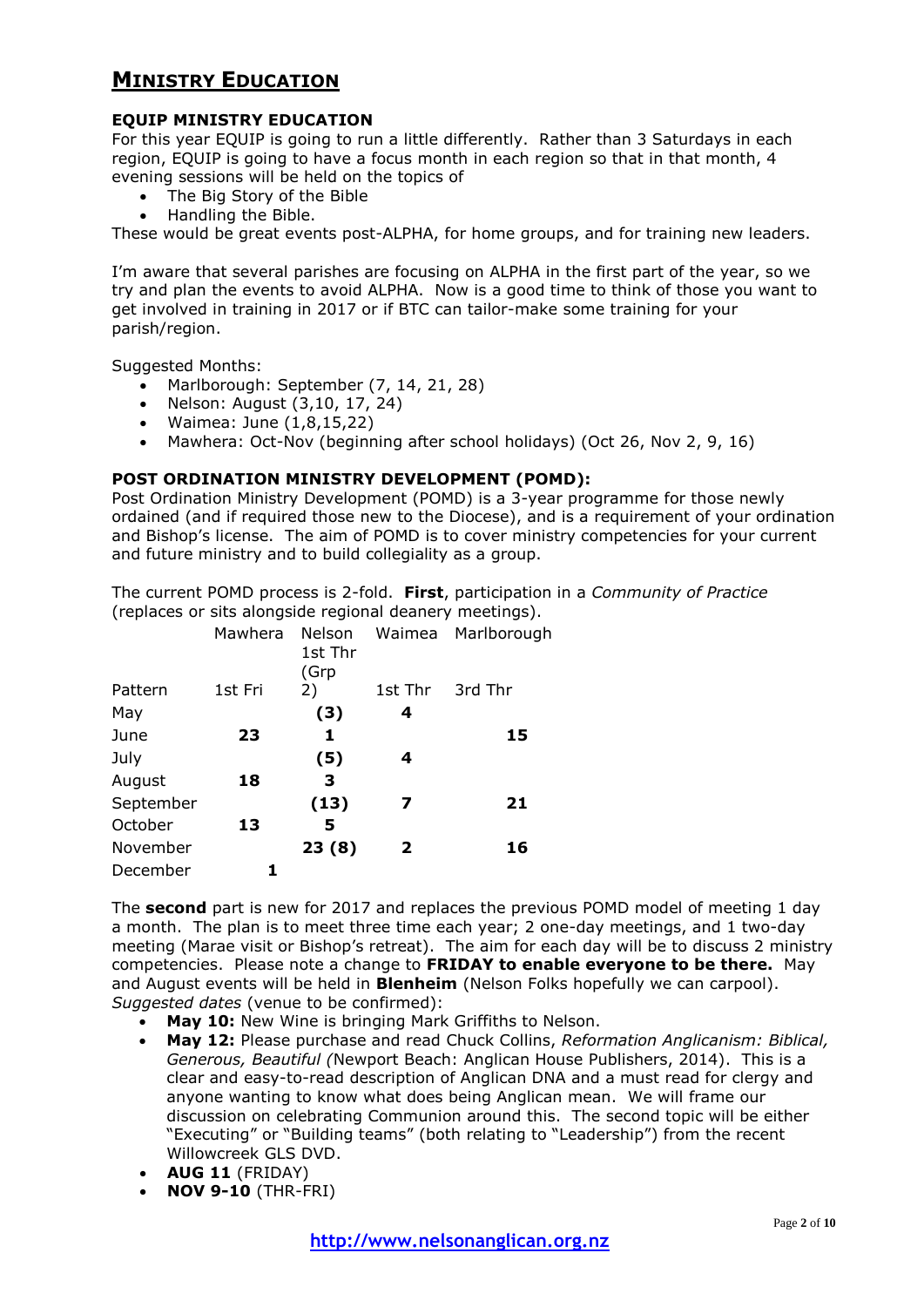#### *Daily Plan:*

- $\bullet$  Arrive 9.30am coffee
- Begin 10.00am -Topic 1
- $\bullet$  Lunch 12.30
- $\bullet$  Begin 1.30 Topic 2
- Finish 4pm

#### *Competencies*

| 1. Church Practices                              | 2. Leadership and Management             |  |
|--------------------------------------------------|------------------------------------------|--|
| <b>Baptism</b>                                   | Vision<br>$\bullet$                      |  |
| Weddings                                         | Leadership<br>$\bullet$                  |  |
| <b>Funerals</b>                                  | Communication skills<br>$\bullet$        |  |
| Worship: traditional and informal (communion)    | Church growth<br>$\bullet$               |  |
| Anglican/bi-cultural/Marae Visit                 | Conflict management<br>$\bullet$         |  |
| Preaching (covered by the School of<br>$\bullet$ | <b>Building teams</b><br>$\bullet$       |  |
| Preaching)                                       |                                          |  |
| Evangelism                                       | <b>MAP</b><br>$\bullet$                  |  |
| Welcoming/Incorporation                          | <b>Spiritual Gifts</b><br>$\bullet$      |  |
| <b>Missional Ministry</b><br>$\bullet$           | Time management,<br>$\bullet$            |  |
|                                                  | delegation                               |  |
| Ministry to Children, Youth, Elderly             | Boundaries/SafeHere/Title D<br>$\bullet$ |  |
|                                                  | Self Care                                |  |

#### **SPECIAL POMD EVENT**



At the invitation of Bp Richard and the Latimer Fellowship, Rev Kanishka Raffell, Dean of Sydney Cathedral, will be visiting the Diocese and offering a seminar for all clergy on "Confidence in the Gospel" – Friday October 20 – DETAILS TBC. **PLEASE PUT THIS IN YOUR DIARY.**

Kanishka was born in London to Sri Lankan parents and was raised as a Buddhist. While studying law at Sydney University a friend gave him a copy of The Gospel according to John and he subsequently became a Christian. Prior to becoming Dean in 2016, Kanishka served as Rector of St Matthew's in Perth. He is

married to Cailey and they have two daughters. He loves curry, cricket and having gelato at the beach with his family but knows no pleasure so great as sharing the news about Jesus with people who have no idea who Jesus is or how much he loves them.

#### **CALEB LEADERSHIP COURSE**

The 2017 course is being held in Richmond July 25-Aug 4. For more details, see [http://www.calebnz.org.nz](http://www.calebnz.org.nz/) or talk to me. There is funding available.

#### **WILLOWCREEK GLS 2107**

This year we are going to try something different and run this ourselves in each region. Dates TBC so watch this space.

#### **MINISTRY INTERNSHIP SCHEME**

If you are interested in this for 2018, now is a good time to begin a conversation with myself, your vestry and any possible intern. Please remember that an intern is a training position, so the intern needs to be working under someone with experience. We now have the exciting development of offering a 1yr fulltime certificate and diploma which majors on internship (20hrs per week) which would be ideal for any young person wanting to do a gap year programme or gain experience in Christian ministry. Our two internship options are:

- *a. Fulltime Level 4 Certificate of Christian studies (Internship); Level 5 Diploma of Christian Studies (Leadership).*
- *b. Fulltime BTC (4 papers/semester) and 10hrs ministry per week.*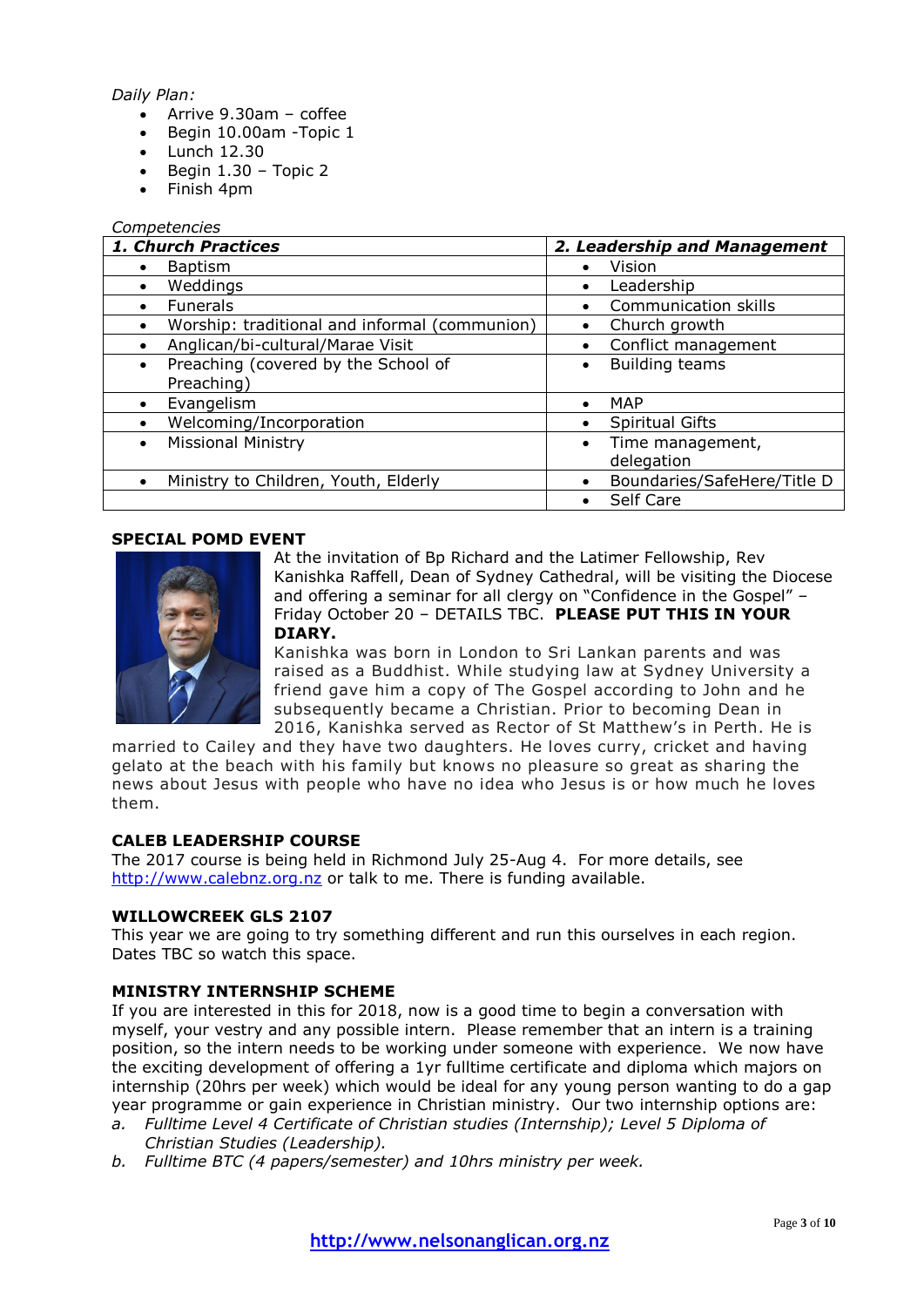## **ALPHA**

A copy of the new Alpha film series is on memory stick at the Resource Library (Anglican Center).

#### **ALPHA PRAYER COURSE**

Journey through the Lord's Prayer with six short videos and a handy "cheat sheet" for each session, all designed to fuel discussion and deepen the prayer life of your church. Download all material **free** from https://www.prayercourse.org/

#### **CHRISTIANITY EXPLORED**

Online and Free

http://courses.biblemesh.com/course-catalog/all/christianity-explored-course

#### **BOOKS TO READ:**

- John Burke*, No Perfect People Allowed: creating a Come As You Are culture in the Church*, Grand Rapids: Zondervan, 2007. (Thanks Marge Tefft for this)
- Matt Perman, *What's Best Next: How the Gospel transforms the way you get things done*. Grand Rapids: Zondervan, 2017.

## **RESOURCES**

#### **NEW Resources now available.**

If you know of any good small group resources, please let me know so we can update our supply.

**EQUIP** DVDs are also available at Holy Trinity, Greymouth and St Christopher's, Blenheim for loan.

**Please let your small group leaders know about these resources by passing this list on**.

| <b>NAME</b>                  | <b>TYPE</b>  | <b>LOCATION</b> |
|------------------------------|--------------|-----------------|
| <b>Willowcreek GLS 2016</b>  | DVD.         | Anglican Centre |
| <b>New Alpha Film Series</b> | Memory stick | Anglican Centre |

#### **Online: via BTC/ Diocesan websites "Resources" sections.**

BTC has now established a platform to make video presentations available at [www.bishopdale.ac.nz/media](http://www.bishopdale.ac.nz/media) including the Rob Harley **Storytelling and Communication Master Class.**

#### **Free Online Resources.**

Free Lectionary/Theme based resources and for all ages. <http://connectible.nz/> http://localsharedministry.com/

#### **Book Summary sites**

The Leaders Book Summaries [www.studyleadership.com](http://www.studyleadership.com/) Books at a Glance [http://www.booksataglance.com](http://www.booksataglance.com/) Let me know if you are interested in joining these

#### **Questions on Theology and Science.**

**BIOLOGOS** is an organization founded by Francis Collins, of dedicated evangelicals committed to the relationship between the Christian faith and science. They have a new site for "pastor resources" which has very good resources for many of the difficult questions people ask. New Resource: http://biologos.org/resources/the-big-story/

*A great video of NT Wright talking about Christ and Creation* https://www.youtube.com/watch?v=6h0yEpqDEI8

**ISCAST** is an Australian organisation (with many NZers and expats) dedicated to exploring the interface between science and the Christian faith. Its membership consists of scientists, theologians and professionals with standing in their own fields and a commitment to the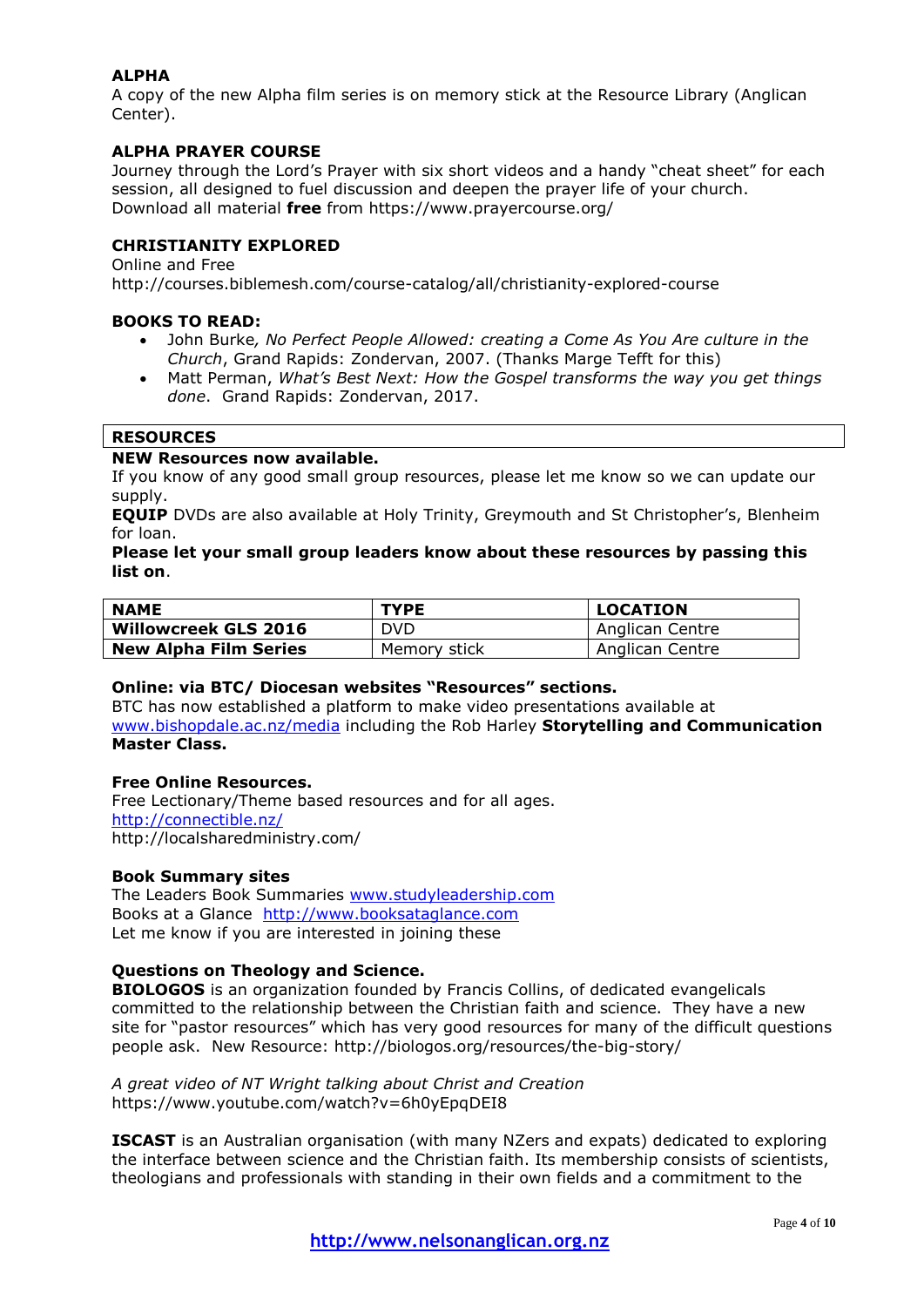Christian faith. Their website has many good resources that tackle many questions about science and faith. See http://www.iscast.org.

#### **InterChurch Bioethics Council.**

The **InterChurch Bioethics Council** (ICBC) is composed of appointed representatives from Anglican, Methodist and Presbyterian Churches for the purpose of addressing crucial ethical issues in NZ relating to bioethics [http://www.interchurchbioethics.org.nz](http://www.interchurchbioethics.org.nz/) and Facebook.

God Bless Graham

## **CHILDREN AND FAMILIES MINISTRY (CFM)**

**Only a week to go before Mark Griffiths is in Nelson.** This is really exciting and such a privilege to have a world renowned speaker and writer in the Nelson Diocese. I would urge you to attend and bring your ministry team. *Plus the evening session would benefit your parishioners, especially those with a heart and calling to pass on their faith to others.*



**Leading Intentionally**: A 2 hour session for church leaders who are wanting to invest in their leadership. We offer a time of worship, ministry and teaching where we ask and answer the how-to's of laying the foundations of future church growth. Mark offers a radically different perspective stemming from his recent research into how to effectively pass faith on. Stay for lunch and networking and Faith Convo's.

**Faith Convo's**: A 2 hour session for church leaders, children and youth ministry leaders. Following lunch Mark paints a picture from his research of how the church is doing, followed by a facilitated roundtable discussion on how to foster faith across all ages.

**The Art of the Story Workshop**: A 90 minute workshop for anyone working with children or youth. A workshop designed to equip you in storytelling communication. Mark is a world class storyteller, and offers the thesis that Jesus told truth through story. Get equipped to do likewise through this high input, high quality workshop.

**Passing it On Evening**: An evening of worship, ministry, teaching for children and youth workers, parents and caregivers, grandparents and Bible in school teachers. This evening will focus on passing our faith through the generations.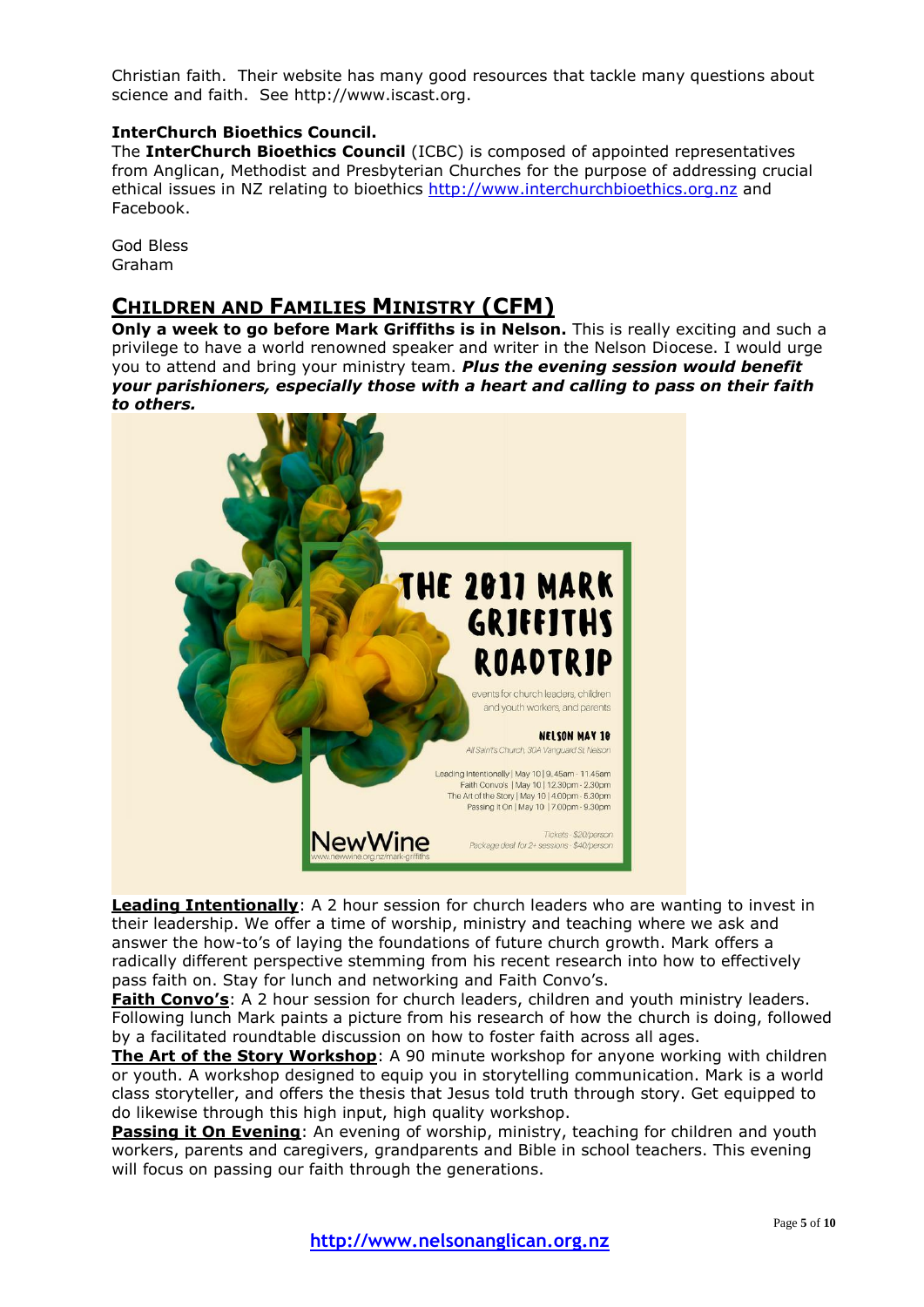## **Coming soon to Blenheim and Nelson-** *an opportunity to explore 'Godly Play'.*

This will be a 'taster' and is a *must attend* for those involved in ministry to the elderly and children. A number of vicars are using this storytelling technique in services and finding it extremely effective. This will be another skill to anyone's personal set so plan to be there. Blenheim- Nativity, Tuesday June, 9am -2.30pm

Nelson- Salvation Army, Wednesday June, 9am-2.30pm

\$30 per person including lunch.

Godly Play Taster Day

Date: Tuesday 13th & Wednesday 14th June, 2017

Time: 9:30am – 2:30pm (arrivals from 9am for refreshments, with a prompt start at 9:30am)

Venue: Blenheim & Nelson

Cost: \$30 to include lunch

#### **What is Godly Play**?

Godly Play is a creative and imaginative approach to faith formation that has its roots in the work

of Maria Montessori. It was created by Jerome Berryman, an Anglican priest, about 30 years ago

and has been used and developed over time by people around the world as a way of both teaching

and being with children. Godly Play uses symbols, beautifully crafted materials, rituals, and silence

as well as stories to convey biblical traditions and practices of the Christian church.

Godly Play recognizes that children already know and experience God but may not have the language or opportunity to talk about and explore their experiences, thoughts, questions, and feelings. Godly Play provides children an occasion not just to learn about God's love, but to discover God's love in the midst of a supportive community and environment. It helps children learn Bible stories and religious language and to use them to make meaning.

A Godly Play session includes a time to:-

- get ready
- tell a story using objects
- explore the story more with open questions and discussion
- respond with a free choice using a variety of materials art, play, construction, writing...
- enjoy a simple feast and sharing

Godly Play has been developed from the Montessori tradition by Dr Jerome Berryman. Although it

was originally developed as a resource for children, Godly Play is now being used with people of all

ages in a diversity of settings - churches, schools, hospitals, prisons, care homes for the elderly…

The outline of the day

During the day you will experience two Godly Play sessions. After each session there will be a time

to reflect on the experience in order to explore the principles of Godly Play. There will be an opportunity for participants to practice telling a story. There will also be information about the

resources available to support Godly Play as well as details of courses to take it further. It is customary, but not required, to sit on the floor for the first part of a Godly Play session so

please feel free to dress casually.

For more information email morgan.lorraine@gmail.com or telephone 021 680 730

**Safe Here-** Please check that you have everyone who is involved in a ministry within your parish trained to the required 'Safe Here' level for their responsibility. If not then contact me and we can work out a plan that will work for all concerned. Blessings,

Sue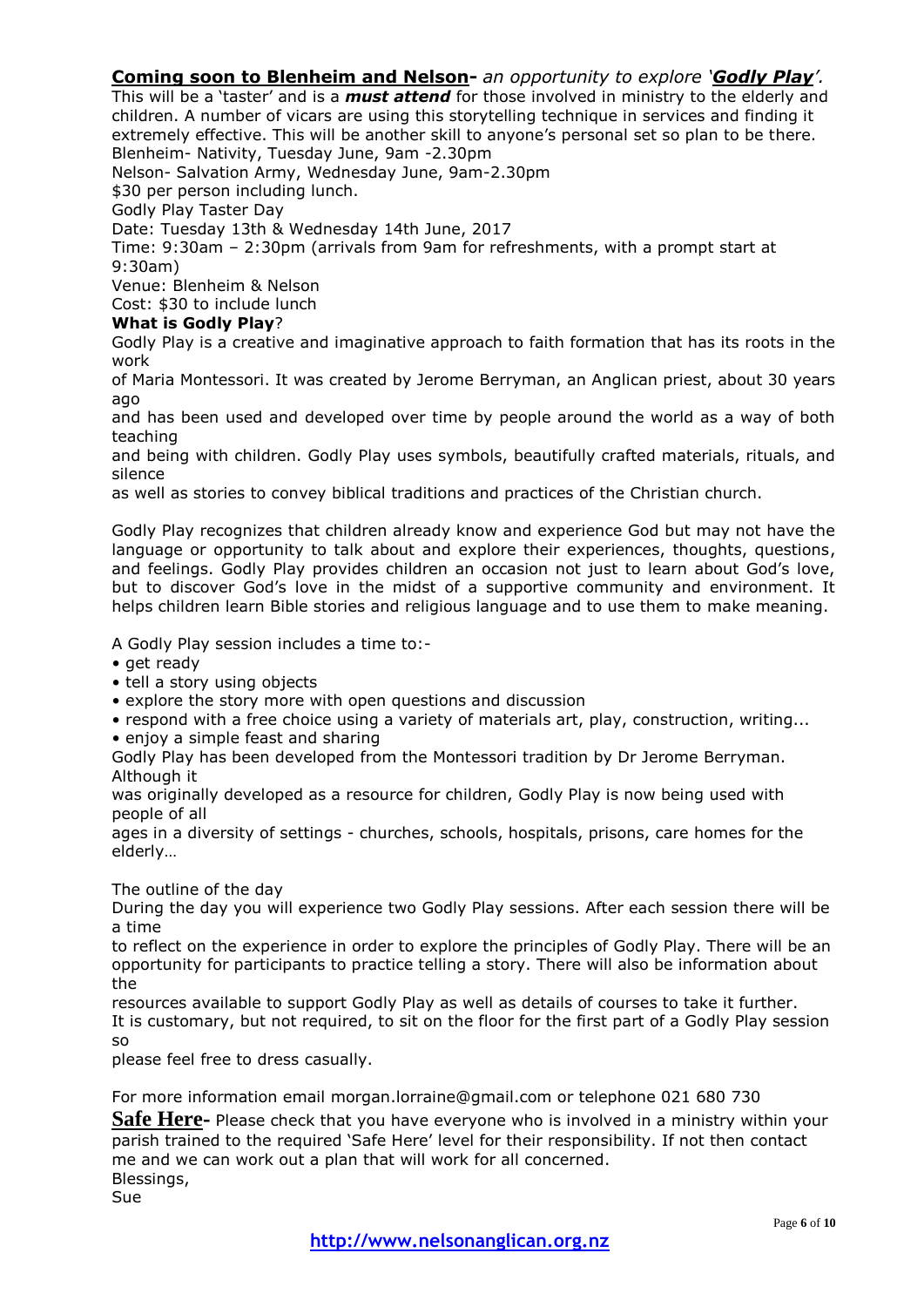# **SOCIAL SERVICES ENABLER**

Dear everyone – ACCT has been very occupied with the Accountability reports you have provided and it has turned into a two-meeting task (April and May) in order that that due consideration be given to analysis and discussion of information provided. Thank you. There will be feedback given this year. There were a number of ACCT applications deferred @ February meeting and these will be reconsidered along with any new applications (due 1 June) at the June meeting of ACCT.



For the six Nelson and Richmond parishes please be thinking about any application you may be wanting to make for Foster-Barham Trust funding as these will be due on 1 July. Note that there is now an application form<http://www.nelsonanglican.org.nz/grants-funding> to complete. I invite you to get in touch to discuss your thoughts/plans: [socialservices@nelsonanglican.nz](mailto:socialservices@nelsonanglican.nz) or phone me 021 2771504

A reminder also that there is plenty of up to date commentary and information on the social services sector on the NZ Council of Christian Social Services website and you can subscribe to Kite Kupu and regular email news. One such topic is the requirement by Government of contracted social services providers to provide personal details of their client-base in order to "ensure these clients are receiving the appropriate services" This is something service providers do anyway in the course of caring for their clients! It seems that the counter argument being discussed, is around the question of security of the information collected by Government, there having been a recent further breach/leaking of MSD client information. Confidentiality, privacy and self-empowerment are basic principles or practice standards held by many professionals within the sector and the new requirement as a condition of funding, is seen as in conflict with these standards. What ever happened to 'pilot-studies' where policy changes of this magnitude are contemplated? Send me your thoughts! Richest blessings to you all Gerrie Mead

Social Services Enabler

## **ENABLER FOR OLDER PERSONS MINISTRY**

#### Dear friends,

Recently I attended two community seminars to do with loneliness and isolation. It was gratifying to see a good number of Church folk attending these sessions. The first of the seminars was for professionals and a visiting academic from Auckland outlined some of the research undertaken and where community groups could play a part.

The second gathering was open to members of the public and the expected number of 30 participants grew to up to 100! That shows that there is real concern 'out there' about current and impending loneliness for some of our people.

As it was said many times, people can still be lonely even when they are surrounded by people.

I hope and pray that the valiant ministries to older persons in our parishes are going a long way to combat loneliness and isolation. One of the fundaments of our faith is fellowship, and that is a wonderful gift we can offer to any who would join us on our path of faith. With the ACCT expectation that all our ministry to older folk paid for by the Older Persons Ministry Fund is to be outward facing, looking into the communities you are committed to serve, what are YOU doing about lonely people?

Thank you for the completed accountability forms which ACCT looked at recently. Remember, if there is anything about the current ministry to seniors in your parish or indeed future plans or visions, please contact me. I would be privileged to work with you on this.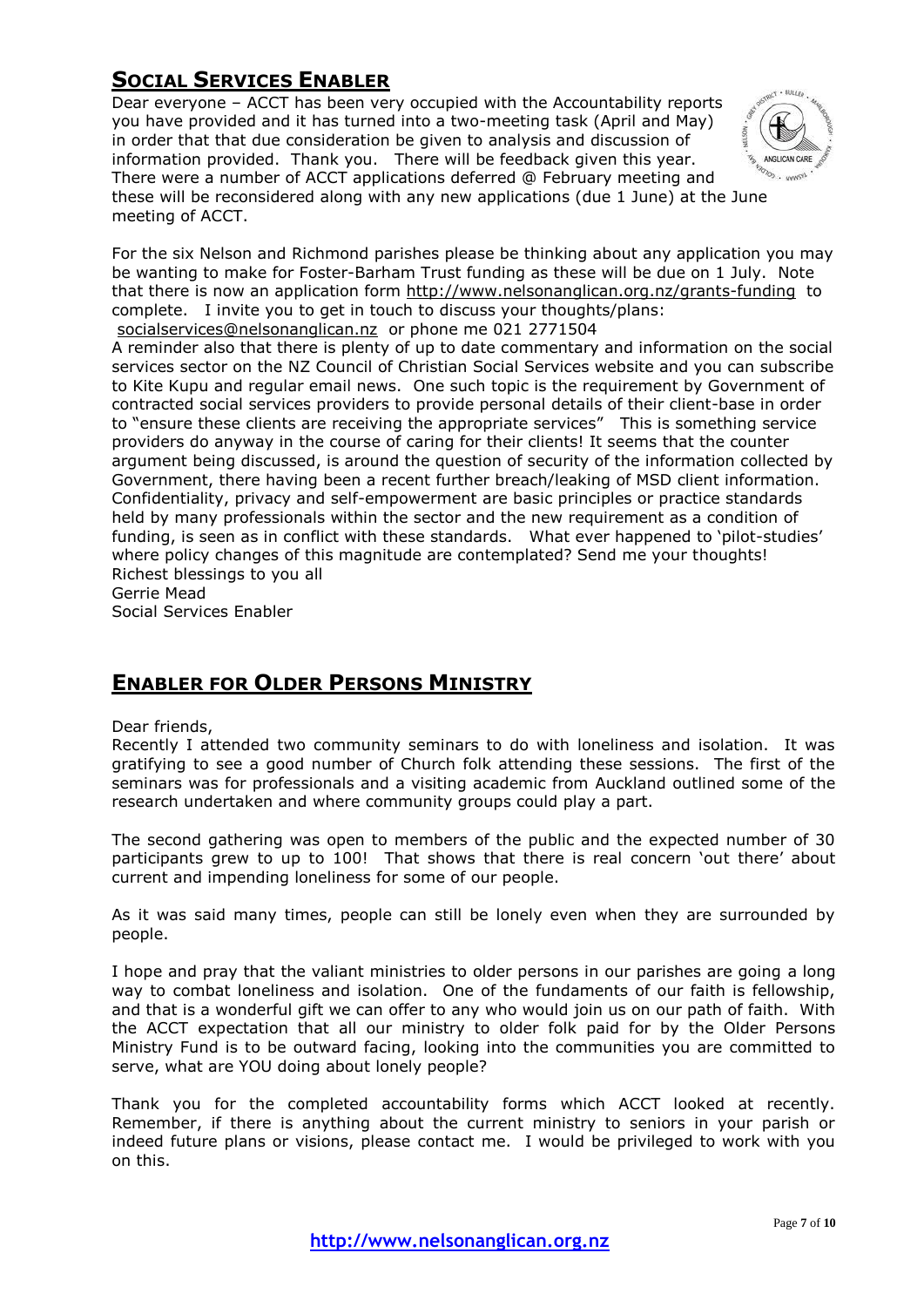Please remember, if your OPMF worker(s) provides a regular Vestry report on their ministry, please send me a copy so that I can share your journey and help you to respond to challenges.

Best wishes,

Charles Tyrrell QSO Enabler

## **BISHOP SUTTON LIBRARY**

## **New Books in the Bishop Sutton Library**

#### **Graham Tomlin – Looking through the cross. London : Bloomsbury, c2014.**

The cross is "a mystery because everything about it" seems to "point in the wrong direction". Tomlin explores how looking through "the lens of the Cross" can transform our "seeing" and "our living." He affirms that the cross "is the clearest of all revelations of God: because it is the deepest act of love, and therefore speaks most powerfully of the nature of God who is love."

**Paula Gooder – Journey to the empty tomb. Norwich : Canterbury Press, c2016.** Using her "extensive biblical knowledge", Gooder examines the four Gospel accounts of Jesus' final week. She gives thought-provoking insights into these texts and she provides reflections to "reinvigorate our devotional journeys with Jesus to the cross and beyond".

#### **New Books for Ministry Training**

**Ken Blanchard. Lead like Jesus : revisited. Nashville, Tennessee : W. Publishing Group, c2016.**

**John C. Maxwell. Intentional living : choosing a life that matters. New York : Center Street, c2015.**

#### **Quote for the day**

Nothing that you have not given away will ever be really yours. **–** C. S. Lewis

Jennifer Patterson - Bishop Sutton Library Tel. (03) 548 8785 Ext 4 [library@bishopdale.ac.nz](mailto:library@bishopdale.ac.nz)

## **VACANCIES IN OTHER DIOCESES**

#### **Auckland**

There are two vacancies at the General Synod Office for circulation to your networks please. We are re-advertising for an Events and Projects Administrator, and also now advertising for a part-time Support Manager.

**1. Operations Support Manager to the General Secretary (part-time).** Anglican General Synod Office, Auckland

Are you self-motivated, highly organised, flexible, and love working with others to achieve project goals?

The Operations Support Manager role is a new role that has been created, following a restructure to improve our services to ensure we have the capacity to deliver on the future needs for the church.

The role is part-time, with occasional weekend work, based in our Auckland office. We seek an experienced person able to manage and support ongoing and project operations of the General Secretary's Office, who brings the following skills and experience:

Experience in planning and project management. Track record of supporting effective office and project operations. Excellent written and verbal communication. Financial and Health and Safety awareness. Digital capabilities, including with website and social media. Personable and friendly nature. Ability to manage and work in teams. Ability to work cross-culturally. Ability to work under pressure and to deadlines.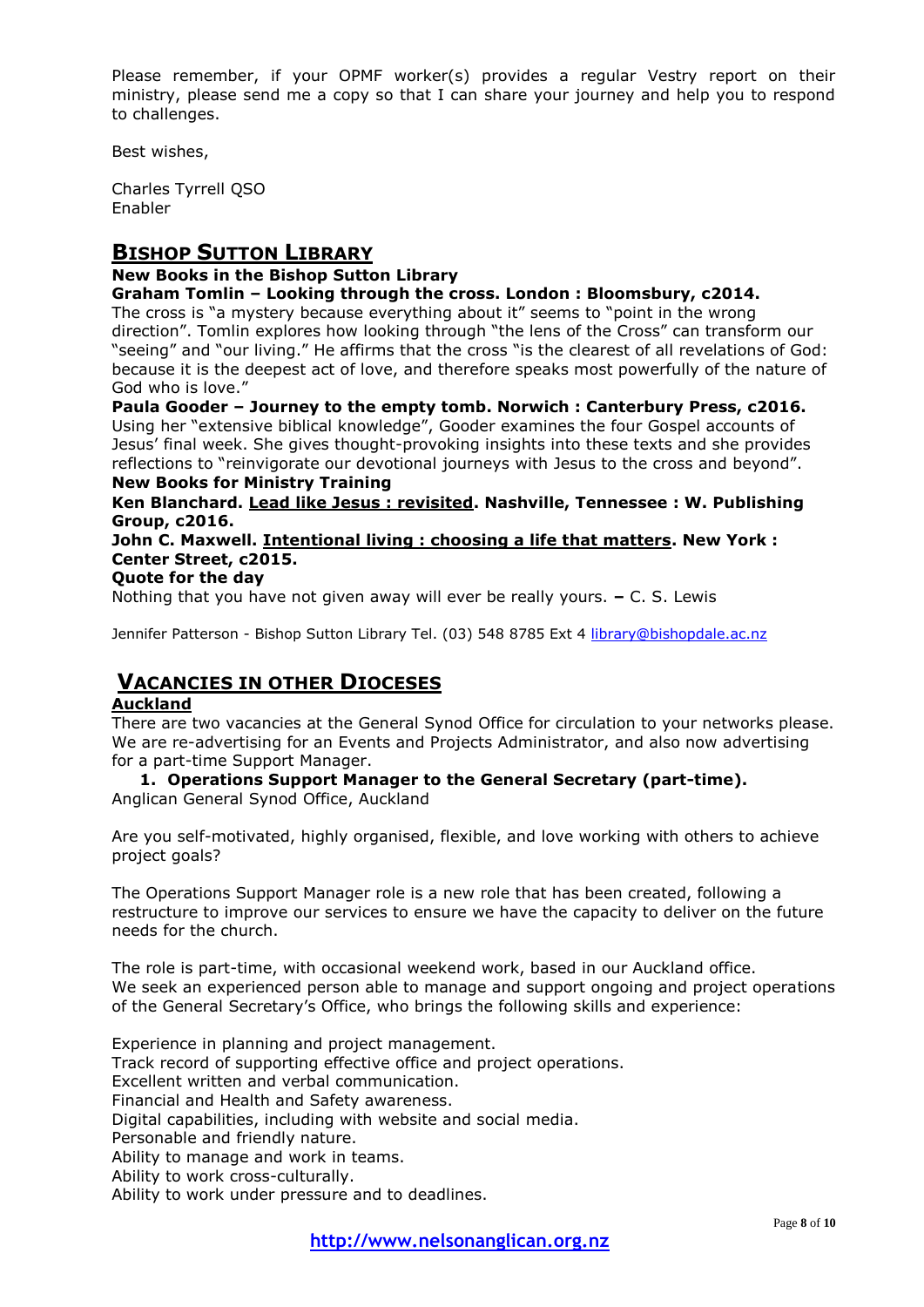Apply by Friday May 19, 2017 with cover letter and CV to:

'Operations Support Manager Vacancy', General Secretary, *[gensecm@anglicanchurch.org.nz](mailto:gensecm@anglicanchurch.org.nz)* PO Box 87188, Meadowbank, Auckland 1742

Applicants should have NZ residency or a valid NZ work visa. Current NZ driver's license desirable.

## **2. Events and Projects Administrator.**

Anglican General Synod Office, Auckland (re-advertised)

Are you self-motivated, highly organised, flexible, and love working with others to achieve project goals?

The Events and Projects Administrator role is a new role that has been created, following a restructure to improve our services to ensure we have the capacity to deliver on the future needs for the church.

The role is full-time, Monday to Friday, with occasional weekend work, based in our Auckland office.

We seek an experienced events and projects administrator who brings the following skills and experience:

Experience in event planning, including arranging travel and logistics.

Track record of supporting effective project delivery.

Excellent written and verbal communication.

Sound working knowledge of Microsoft Office and databases.

Website and social media capabilities.

Personable and friendly nature.

Ability to work cross-culturally.

Able to work under pressure and deadlines.

Apply by Friday May 19, 2017 with cover letter and CV to:

'Administrator Vacancy', General Secretary, [gensecm@anglicanchurch.org.nz](mailto:gensecm@anglicanchurch.org.nz)

PO Box 87188, Meadowbank, Auckland 1742

Applicants should have NZ residency or a valid NZ work visa. Current NZ driver's license desirable.

## **Christchurch**

#### **Younger Persons Worker**

St Barnabas, Fendalton, Christchurch

Full Time Position - Salary \$45,000 - \$50,000

St Barnabas is a lively Anglican Parish in Christchurch with a strong community focus and growing youth and young adult ministries. We are seeking to engage an experienced youth and young adult worker to join our team and carry forward this work. Are you...

- an experienced youth or young adult's worker who is looking for a fresh challenge?
- a committed Christian with proven leadership skills?
- a team player who loves working in and building teams?

Are you ready...

- to lead and help grow our existing youth and young adult ministries?
- to work with and empower an existing group of young adult leaders?
- to develop these ministries to reach more young people in our community?

Email [office@stbarnabas.org.nz](mailto:office@stbarnabas.org.nz) for a copy of the Job Description and information about the parish.

Applications, which must include a CV, a response to the parish information of not more than two pages, and a statement about your faith and personal approach to ministry, are requested by Friday 2 June, 2017, and are to be sent to [office@stbarnabas.org.nz.](mailto:office@stbarnabas.org.nz) For an informal chat about the position please call Rev Mark on 0274 327474.